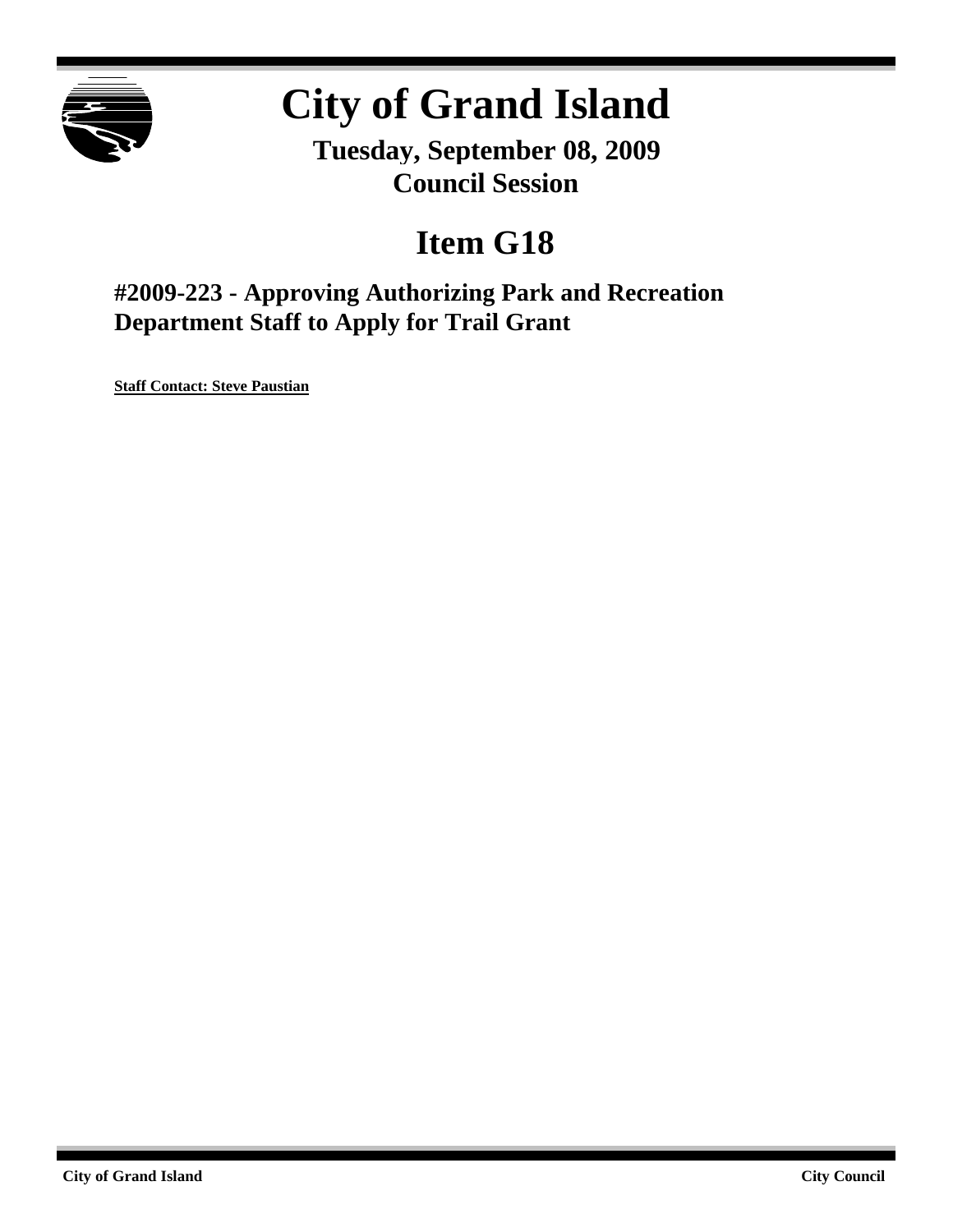# **Council Agenda Memo**

| <b>From:</b>    | <b>Steve Paustian, Park and Recreation Director</b>   |  |  |
|-----------------|-------------------------------------------------------|--|--|
| <b>Meeting:</b> | September 8, 2009                                     |  |  |
| Subject:        | Resolution Authorizing Staff to Apply for Trail Grant |  |  |
| Item $\#$ 's:   | $G-18$                                                |  |  |
| $Presenter(s):$ | <b>Steve Paustian, Park and Recreation Director</b>   |  |  |

#### **Background**

One of the requirements for applying for grant funding for trail construction is to receive authorization to apply from the City Council.

#### **Discussion**

It is the intention of the Park and Recreation Department to complete the trail bridges over the Platte River along South Locust in preparation for a trail to be constructed connecting the existing Riverway Trail to Mormon Island State Wayside Area. Total construction and engineering costs are estimated to be \$255,110.00. The Federal match (80%) will be \$204,088.00 and the City share (20%) will be \$51,022.00. This grant if awarded would not be constructed for at least 2 years and possibly 3. Council at that time could determine funds are no longer available to accept the grant.

#### **Alternatives**

It appears that the Council has the following alternatives concerning the issue at hand. The Council may:

- 1. Move to approve
- 2. Refer the issue to a Committee
- 3. Postpone the issue to future date
- 4. Take no action on the issue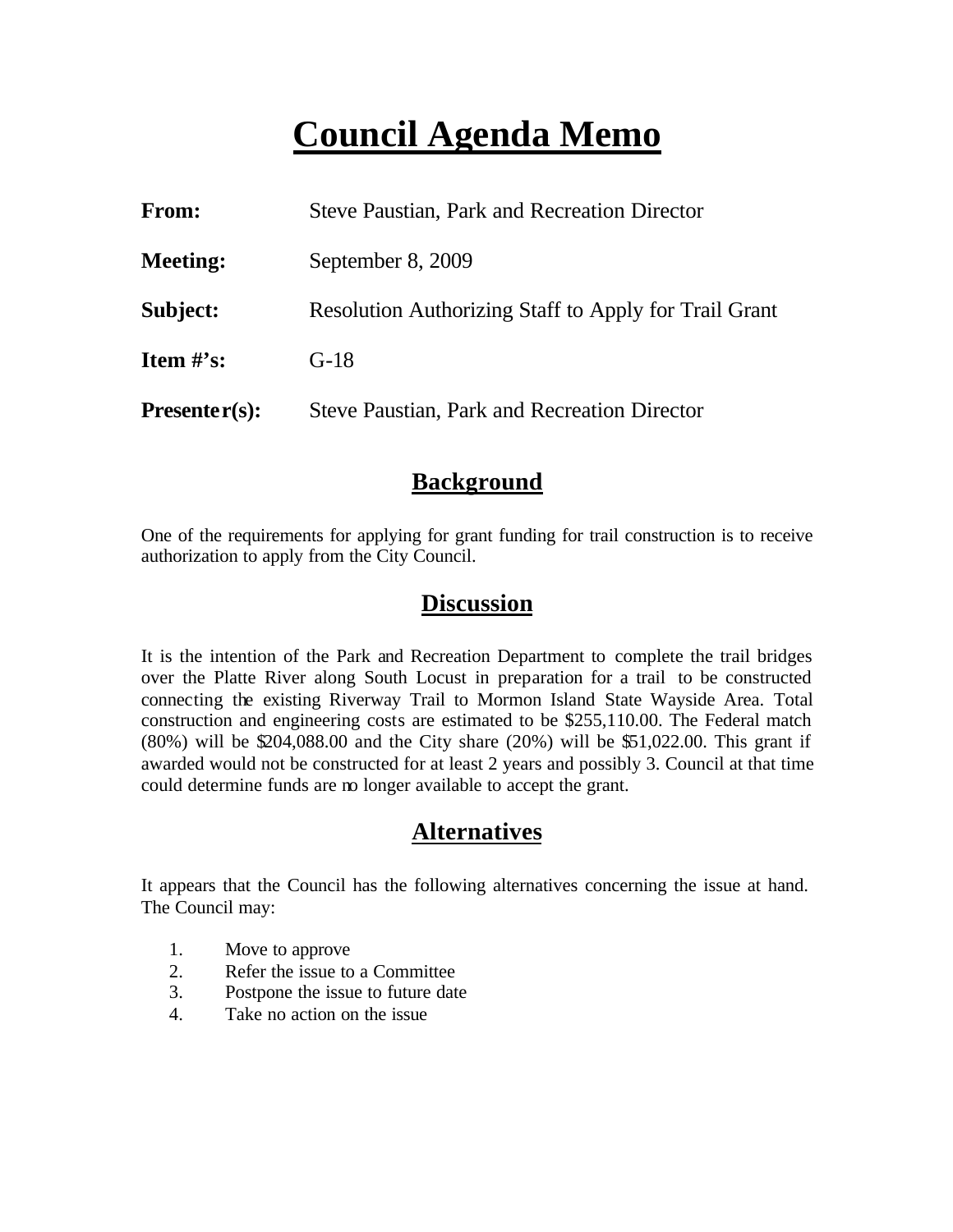### **Recommendation**

City Administration recommends that the Council pass the resolution authorizing staff to apply for the grant.

### **Sample Motion**

Move to pass resolution authorizing Park and Recreation Department staff to apply for the trail grant.